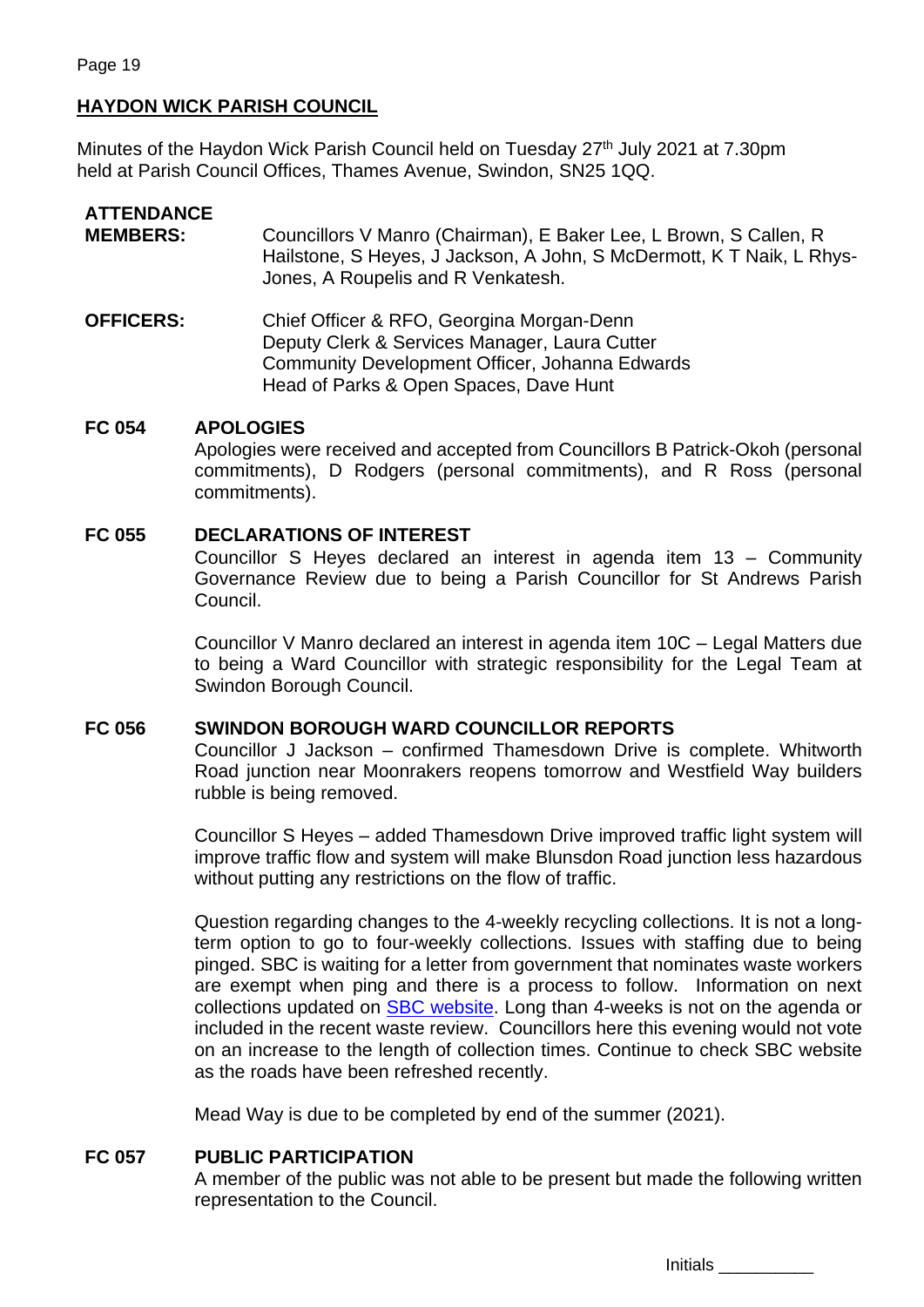## *In reference to Agenda Item 14:*

The importance of this Charter is paramount this must be emphasised to all. Do not let Swindon Borough Council dictate terms and conditions after all it is a 50/50 split on the contents. I suggest that H.W.P.C take the lead here informing other parishes through W.A.L.C. Our representatives should take the lead on this project, persuading other delegates will be a true test of their intent and interest.

Lines of communication need to be established, how many meetings do you need? How often and how will they be recorded? Duplication must be avoided and outcomes from the meeting should result in a roadmap, timescales, and delegation to pursue concerns.

There are lots of warm words of intent in the old Charter which sometimes without constructive dialogue and contact are meaningless. Communication is the key remembering it is two sided. As you can see from the original charter some of the service ambitions to me are a step two far. In these hard Financial Times Double Taxation must be avoided.

It is necessary to tabulate what services individual Parishes carry out, knowing this will avoid pitching one Parish against the other with the Borough being the ringmaster! Parishes being the first tier of democracy probably get more correspondence than SBC's ward councillors.

Maybe in some cases across parishes there are services which all carry out. When agreement has been made forthright parish councillors are required to negotiate with the Borough. When eventually agreement is made verification of contents should be directed back through W.A.L.C.

The resident's comments were gratefully received and will be taken into consideration when finalising the new protocol for Swindon's parishes which will help with bringing the parishes and Swindon Borough working together with clear lines of understanding of who does what.

### *In reference to Agenda Item 13:*

May I take this opportunity to ask the parish council (HWPC) for their support in applying for a change in Haydon Wick WARD boundary.

November 2016 showed that the Haydon View estate were successful in moving from Penhill parish to HWPC. This reflected the residents desire to be part of an effective Parish delivering good community governance within its area. This insured the improved interests of our community, identifying better local democracy and forming a sense of belonging. Looking back over time passed this has been highly successful and residents now have a sense of belonging and of course a chance to vote for Parish councillors.

The Borough Council (SBC) were able within its remit change Parish councils without recourse to Parliament. The request to alter Ward Boundaries would reflect on residents being able to vote for Ward Councillors also.

Correspondence with Haydon Wick Ward Councillors has always been effective with prompt replies which has been appreciated. The Proposal would further cement the ability for Ward Councillors to further support and advise the HWPC in matters arising. It would remove the complexity of residents voting for HWPC councillors but not be able to vote for Haydon Wick Ward Councillors which has caused confusion to residents in the past.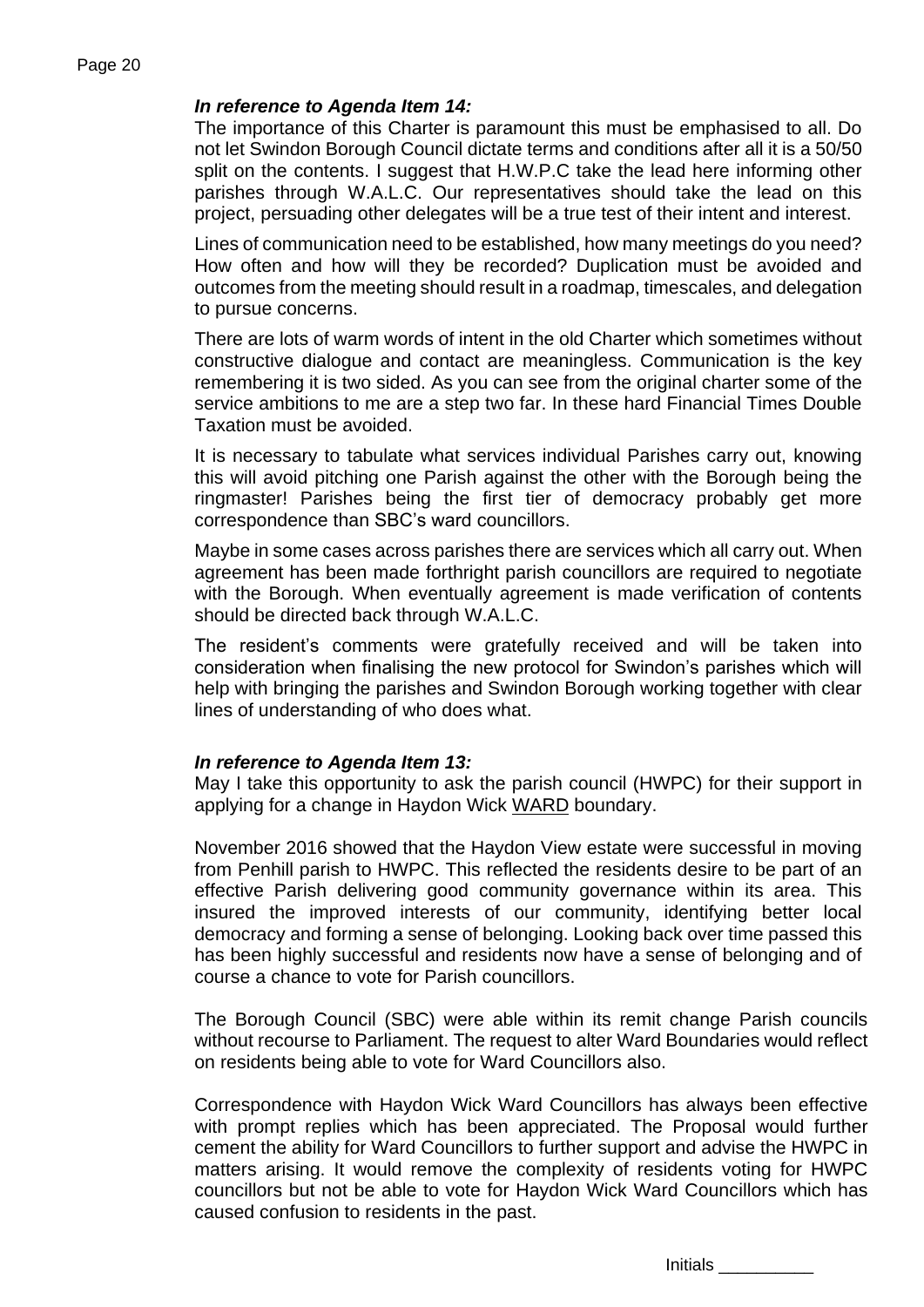Looking back to 2016 one realised the importance of working together, the Then Haydon View Community Association working together with HWPC Presented a combined front thus achieving its goal. It is appreciated that at this time the public have not had a chance to reflect on any proposals arising from submissions to SBC. Hopefully support from the HWPC we will be able to present a sensible change reflecting Community Togetherness.

Resident would like PC to support their area withing HW parish to become part of Haydon Wick ward at Borough Council level. The current review is parish boundary changes, not ward, but if we feel there is a substantive change we could put this forward. The Boundary Commission review is parliamentary and may trigger a review.

### *Other questions received via the live Facebook feed:*

Query regarding mini roundabout which is the Borough Council's responsibility and Ward Councillor Jackson will take this up and raise awareness by adding to the next Planning & Highways Committee meeting.

Questions regarding multi numbers on street signs. Again, this is Swindon Borough Council's responsibility and Ward Councillor Jackson will this take away and sort.

### **FC 058 CHAIRMAN'S ANNOUNCEMENTS**

Thanked everyone for coming to this evening's first physical meeting and being mindful of the safety measures we have in place.

*Resolved to move Agenda Item 17 – Confirmation of returning to physical meetings and updated Covid Risk Assessments.*

## **FC 059 CONFIRMATION OF RETURNING TO PHYSICAL MEETINGS AND UPDATED RISK ASSESSMENTS**

The Chief Officer presented the updated Risk Assessments that had been verified by the Council's Health & Safety consultant. It was acknowledged the following most recent government guidance recommendation legally from Monday 19<sup>th</sup> July there is very little a Council must do from a Covid-19 perspective. However morally we should be cautious to ensure we have sensible procedures in place so that the more nervous or vulnerable feel comfortable or more comfortable in using returning to physical meetings. Members acknowledged that there are a lot of inconsistencies amongst various council meetings and each council will have their own individual risk assessment based upon the size of the room available, attendees' numbers and other variables. It was commented that Westminster MPs are able to continue with hybrid meetings whilst they didn't permit for Local Councils to continue and although this Parish Council has lobbied to Central Government members were encouraged to continue to lobby to our local MPs because hybrid meetings are inclusive and the more modern approach brings about more resident engagement. Members commented on how well the live streaming was being received this evening and having moderator enables us to answer any comments – however these must be valid and relating to the agenda to keep it controlled. After discussion the meeting agreed that mask wearing should take place as soon as anyone enters the building and asked for the guidance to be reviewed at every Full Council. **Proposed: Councillor S Heyes Seconded: Councillor R Hailstone**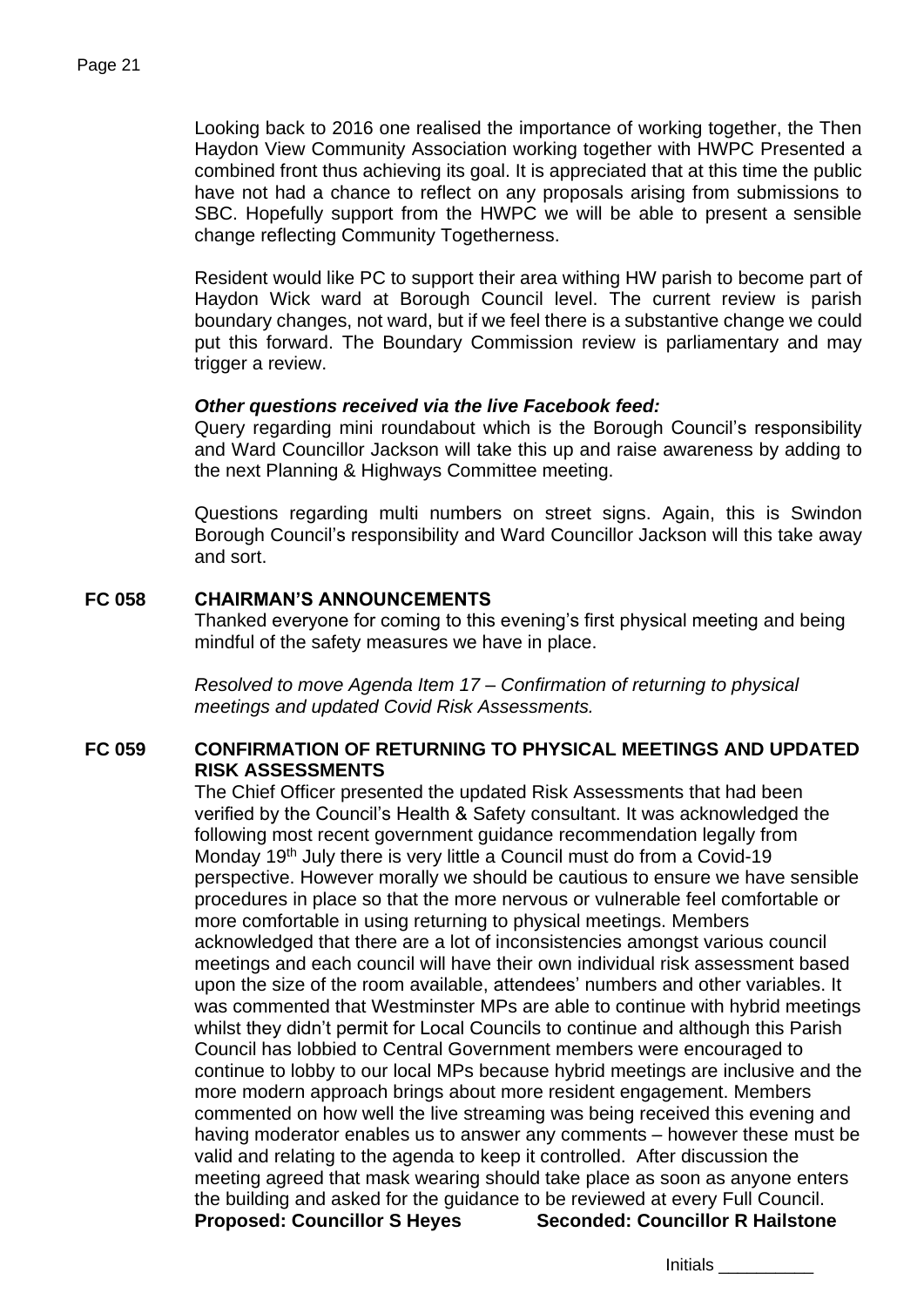### **Vote Agreed Unanimously.**

**RESOLVED: To note a soft return to venue hire from August and full return from September. For the Community Bus service to recommence in August and note physical Council meetings commenced from 27th July. To proceed with all the above in line with the current Council Risk Assessments, as presented and review them monthly at Full Council in line with government guidance and trends in the pandemic.** 

## **FC 060 MINUTES OF PREVIOUS MEETINGS**

Members confirmed as a true record the minutes of meetings held on 9<sup>th</sup> June, 15<sup>th</sup> June and 22<sup>nd</sup> June. The Chairman also signed all previous Full Council meetings and papers from the previous Full Council meetings since the 4<sup>th</sup> May 2021.

**Proposed: Councillor J Jackson Seconded: Councillor A Roupelis Vote Agreed Unanimously.**

**RESOLVED: To accept and sign as a true record the minutes of meetings held on 9th June, 15th June and 22nd June 2021.**

| <b>FC 061</b> | <b>COUNCILLOR REPORTS</b><br><b>Councillor Venkatesh</b><br><b>Councillor S McDermott</b> | Recently co-opted to Stratton St Margaret Parish<br>Council and there is no conflict of meeting<br>Members congratulated Councillor<br>attendance.<br>Venkatesh on his appointment.<br>Several items to report to members, namely:                                                                                                                                                                                                                                                                                                                                                                                                                                      |
|---------------|-------------------------------------------------------------------------------------------|-------------------------------------------------------------------------------------------------------------------------------------------------------------------------------------------------------------------------------------------------------------------------------------------------------------------------------------------------------------------------------------------------------------------------------------------------------------------------------------------------------------------------------------------------------------------------------------------------------------------------------------------------------------------------|
|               |                                                                                           | 1. delivery of magazine delayed by the adverse<br>weather the other week<br>2. due to a couple of incidents our magazine<br>delivery agent, is uncomfortable delivering to<br>certain streets. Plans will need to be put in<br>place for delivery to those streets for this<br>issue, and futures issues<br>3. work has begun on the next issue of the<br>magazine; a file has been shared on teams<br>detailing deadlines for the next four issues<br>4. uploaded to Teams a document containing<br>magazine layout templates and indicating<br>regular contents.<br>5. Reminder about SBC traffic survey<br>6. Reminder about Boundary Commission<br>review for 2023. |
|               | <b>Councillor S Callen</b>                                                                | Recently attended SBC's How to use videos<br>effectively training session and was very impressed<br>with the content.                                                                                                                                                                                                                                                                                                                                                                                                                                                                                                                                                   |
|               | <b>Councillor L Brown</b>                                                                 | Parkrun restarted and 66 attended at Seven Fields<br>and the layout means it naturally allows for<br>distancing.                                                                                                                                                                                                                                                                                                                                                                                                                                                                                                                                                        |

## **FC 062 CHIEF OFFICER'S REPORT**

**Local Plan Consultation -** Members are notified that Swindon Borough Council is consulting on the Draft Swindon Borough Local Plan for the period to 2036. The Swindon Local Plan Review (2036) sets out the development strategy and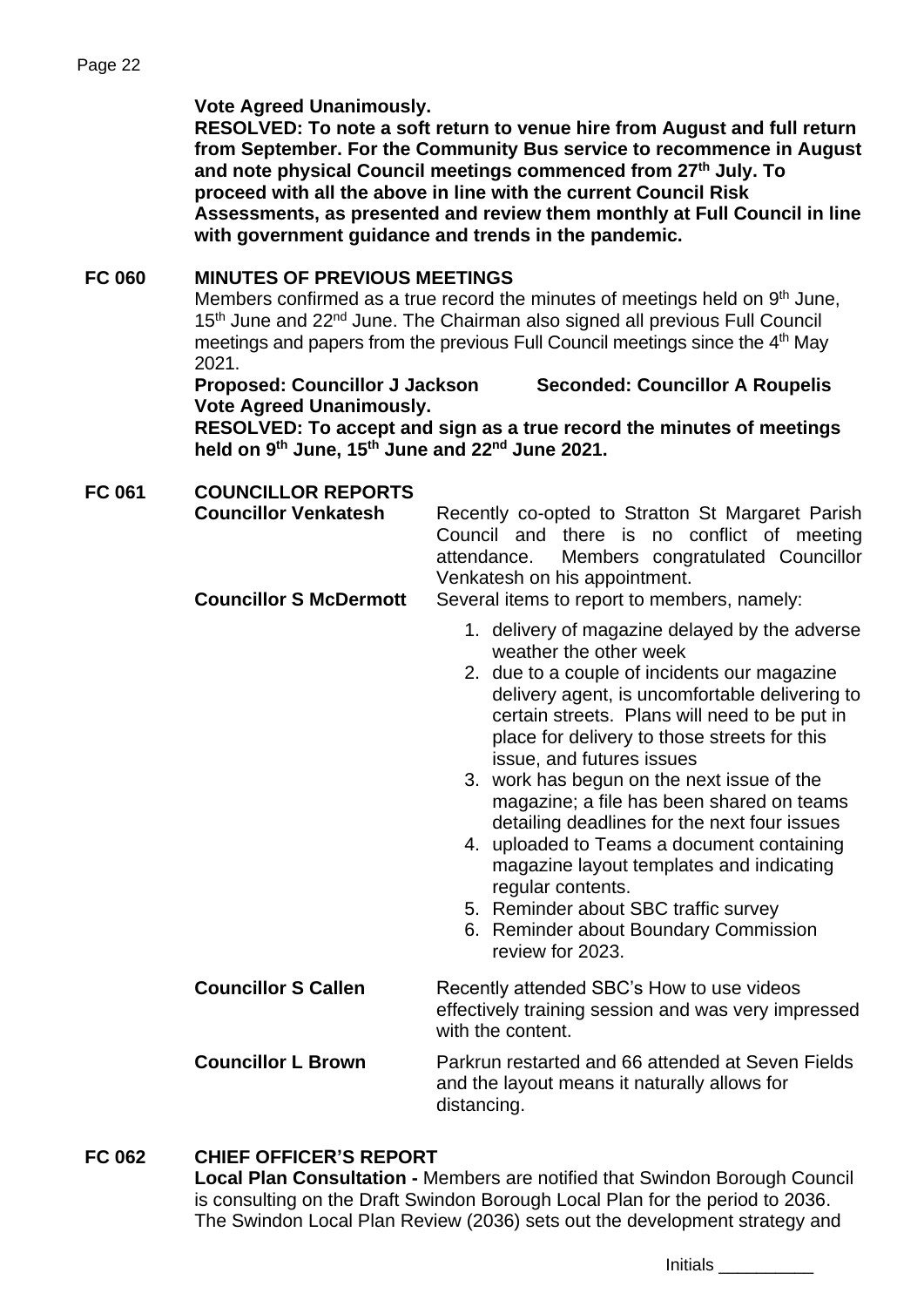policy framework for Swindon and once adopted, will be used to guide decisions on planning applications up to 2036. Public consultation commences from Thursday 29<sup>th</sup> July until 1700 on 16<sup>th</sup> September 2021 – a period of seven-week. Parish Councillors are encouraged to invite parishioners to get involved. Promotional material will be provided which we will share across all promotional channels.

The Planning & Highways Committee will review the documents for comments at their August meeting. Any member of the Council interested in assisting in this review should let the Chief Officer know.

## **FC 063 PARKS & OPEN SPACES COMMITTEE RECOMMENDATIONS**

## **FC 063A KING GEORGE V PLAY AREA**

**Proposed: Councillor R Hailstone Seconded: Councillor R Venkatesh Vote: Agreed Unanimously.** 

**RESOLVED: To trial moving the double set of goal posts to the open space behind the Fox & Houses and to keep an existing single set of goal posts on the mound as overflow area.**

## **FC 063B HAYDONLEIGH SKATE PARK**

**Proposed: Councillor S Heyes Seconded: Councillor J Jackson**

**Vote: Agreed Unanimously.** 

**RESOLVED: To give access to the Council's CCTV system with the Security Contractors to monitor the skate park, at no extra cost to the Council. The Council's policy to be update accordingly and agreed at a future Finance & Policy Committee.**

## **FC 063C LEGAL MATTERS**

Councillor Manro declared an interest in this item as he has a strategic role in the legal team at Swindon Borough Council. After discussion it was suggested that more clarification is needed regarding Clarify Road Field before including it at this stage as it may delay the progress of the legal matters.

# **Proposed: Councillor E Baker Lee Seconded: Councillor L Brown Vote: Agreed with one abstention.**

### **RESOLVED:**

**To present a bundle of legal matters to Swindon Borough Council to cut down on staff time and costs for both parties. The following matters to be progressed with the Borough's Legal Team:**

- **1. Enquire about Trent Road Field to see if the deed can be transferred permanently at no cost to the Parish Council.**
- **2. To discuss the aspiration for a building extension during budget setting in 2022/2023 during strategic sessions in August and September.**
- **3. To enquire about the costs associated with purchasing the land that the office is situated on.**
- **4. To continue with the existing lease at Goodearl to make arrangements for the permanent Grounds Maintenance Facility at the site.**
- **5. To get clarification, as is the assumption from the transfer deeds, that the Parish Council has responsibility for the five play areas listed (Voyager, Havisham, Mazurek, Luna, White Eagle).**
- **6. To investigate whether there is any available transitional funding to repair Francomes Play Area, or whether SBC would consider closing**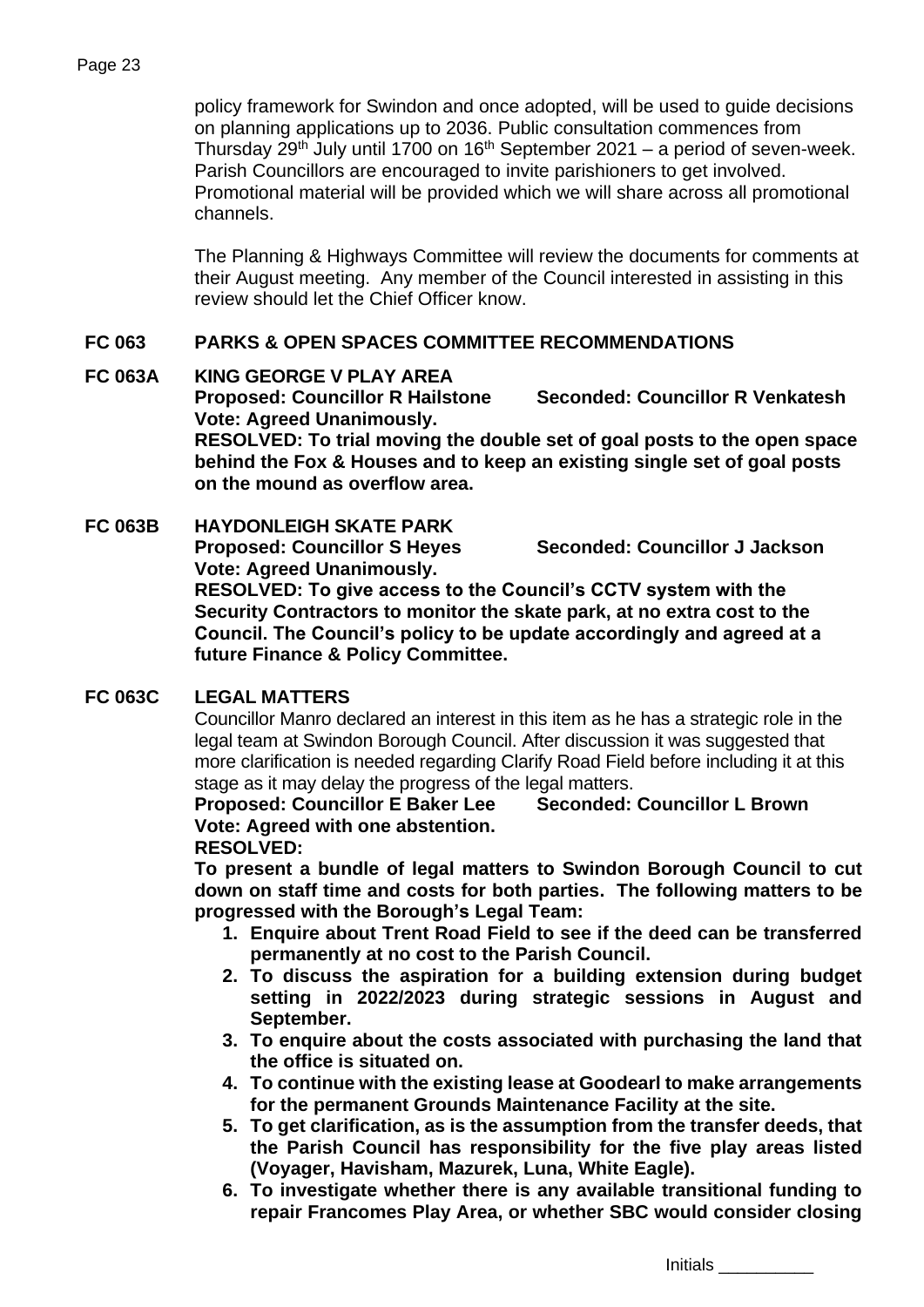**or whether the Parish Council can give notice on the maintenance of the park so that SBC will maintain.**

**7. To investigate whether the Parish Council can lease Doyle Close Play Area fully rather than a maintenance agreement.**

## **FC 063D WASTE BAGS**

The Head of Parks & Open Spaces explained the rationale behind changing the stock of the current waste bags due to a significate price increase which, if swapped, could potentially save the Council £3,500pa. It was confirmed that the new waste bags were not biodegradable, and the weight of the bag was not being compromised in the price reduction.

**Proposed: Councillor R Hailstone Seconded: Councillor S Callen Vote: Agreed Unanimously.** 

**RESOLVED: For the Parks & Open Spaces Team to use black bags for public litter and dog waste bins due to a significant price increase. Green bags will continue to be used for the volunteer litter pickers. Switching to black bags will save the Council £3,500 per year.** 

**FC 064 FINANCE & POLICY COMMITTEE FINANCIAL MATTERS RECOMMENDATIONS**

- **FC 064A RESOLVED: To agree the Income and Expenditure Reports for Month 3 – June 2021. Proposed: Councillor A Roupelis Seconded: Councillor S Callen Vote: Agreed Unanimously.**
- **FC 064B RESOLVED: To agree the Bank Statements and Bank Reconciliation for May 2021. Proposed: Councillor K Naik Seconded: Councillor S Fateru**

**Vote: Agreed Unanimously.** 

**FC 064C RESOLVED: To approve the payment schedules for June/July 2021 under purchase/daybook references 1586-1651 and cashbook reference 259. The total of £67,860.81 was approved. Proposed: Councillor E Baker Lee Seconded: Councillor R Venkatesh Vote: Agreed Unanimously.** 

**FC 065 2021 SCHEME OF DELEGATION DECISIONS RATIFICATION RESOLVED: To note and ratify the decisions made under the 2021 Scheme of Delegation relating to Council meetings held on 18th May (F&P), 9th June (EO FC), 8th June (POS) AND 15th June (FC), as presented. Proposed: Councillor J Jackson Seconded: A Roupelis Vote: Agreed Unanimously.**

> *Councillor R Hailstone – left 2111 and returned 2112. Councillor A Roupelis – left at 2103 and returned 2118. Then left the meeting at 2120.*

**FC 066 COMMUNITY GOVERNANCE REVIEW** Councillor S Heyes abstained from voting and taking part in the discussion due to being a Parish Councillor for St Andrews Parish Council. **Proposed: Councillor L Brown Seconded: Councillor K Naik Vote: Agreed with two (2) abstentions.**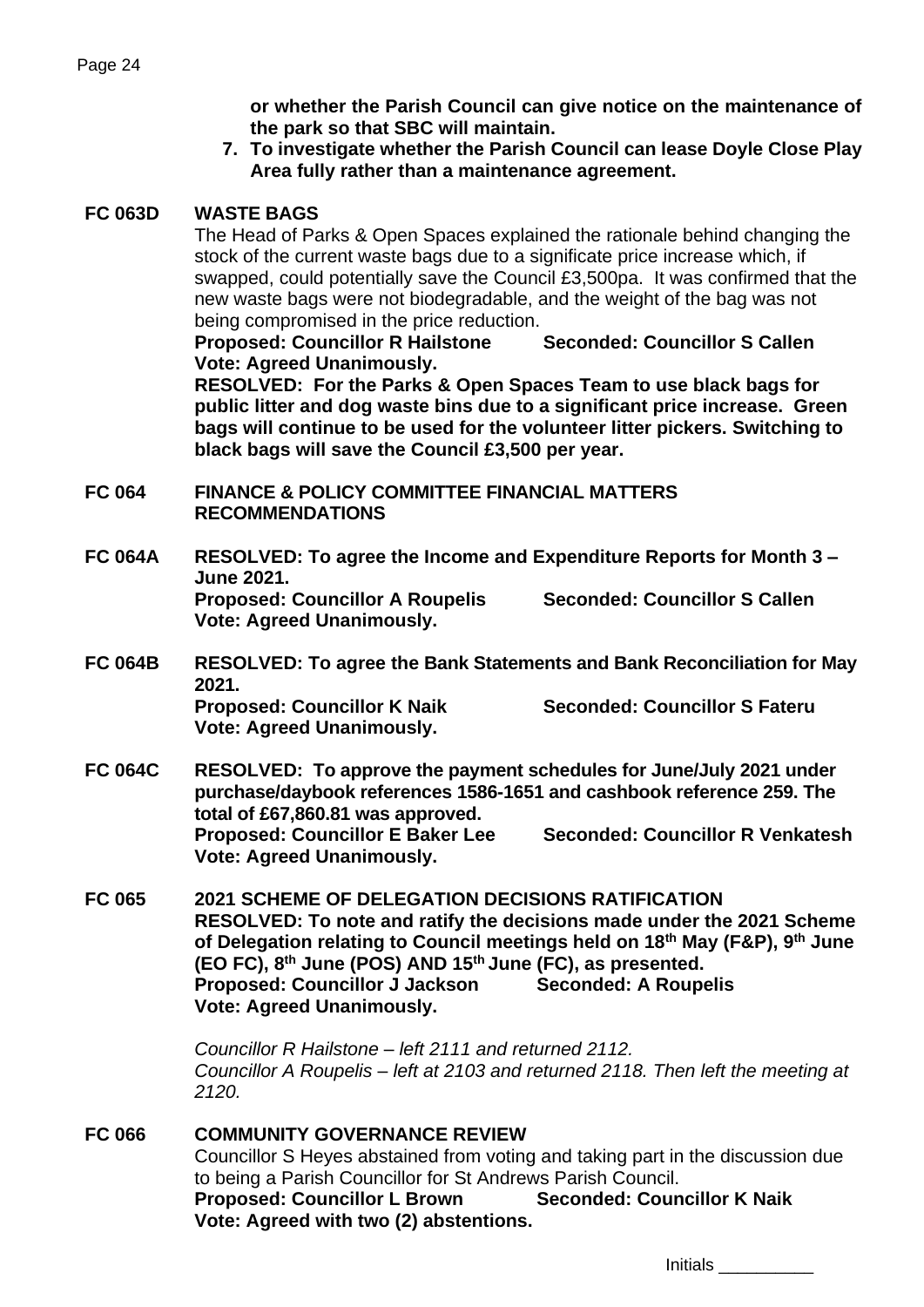## **RESOLVED: To submit the following areas in the forthcoming Community Governance Review to Swindon Borough Council's CEO by 31st July 2021:**

## **1.Tadpole Bridge**

The Council wishes for a minor adjustment to the boundary be considered regarding the boundary line at Tadpole Bridge to bring it into Haydon Wick and not Wiltshire.

## **2. Abbey Meads**

The Council proposes that the section of Abbey Meads currently in divided into two parishes (St Andrews and Haydon Wick) is moved into the Parish of Haydon Wick. This will remove the operational issues which currently arise with two parishes providing services in the area and the confusion for residents over which parish serves Abbey Meads. The proposed move will meet the stated criteria of the CGR which is to ensure community cohesion

## **3. Seven Fields**

The Council wishes to have a boundary line clarified in Seven Fields as it believes there is a discrepancy which causes uncertainty amongst residents. The Council considers the boundary should be redrawn to include the ancient woodland copse within the parish of Haydon Wick, if it is not already.

## **4. Old Ray Ward**

The Council would like to request that Haydon End Ward within Haydon Wick Parish matches Priory Vale Ward, and that Haydon Wick Ward within Haydon Wick Parish, matches the Haydon Wick Ward. The discrepancy lies with part of the old Ray Ward and means the boundary does not follow Westfield Way.

## **FC 067 SWINDON LOCAL COUNCILS' FORUM CONSULTATION**

Councillor Hailstone presented the Swindon Local Councils' Forum (the 'Forum') consultation document. The Forum was previously known as the Swindon Area Committee and the name change better reflects its purpose, which is to share best practice, experience and be united in an approach to Swindon Borough Council on any matters arising. The Forum will still be a subsidiary of the Wiltshire Association of Local Councils, but any new correspondence will come with the new name. Members were sent the first redraft of the revised Borough, Parish & Town Charter (2015), now to be known as the Swindon Local Councils Protocol (2021) (the 'Protocol') in their agenda packs. The new Protocol will govern relationships between Swindon Borough Council and Local Swindon Councils.

All local councils are currently consulting on this document and Members were asked to send their comments on the Protocol before the 6<sup>th</sup> August to Councillor Hailstone. The draft document is also being circulated for consultation to Officers at Swindon Borough Council.

## **FC 068 PARKS & OPEN SPACES GROUND MAINTENANCE FACILITY**

Councillor S Heyes presented an update on the Parks & Open Spaces Team Ground Maintenance Facility. Members agreed to the following recommendations presented.

| Initials |  |
|----------|--|
|----------|--|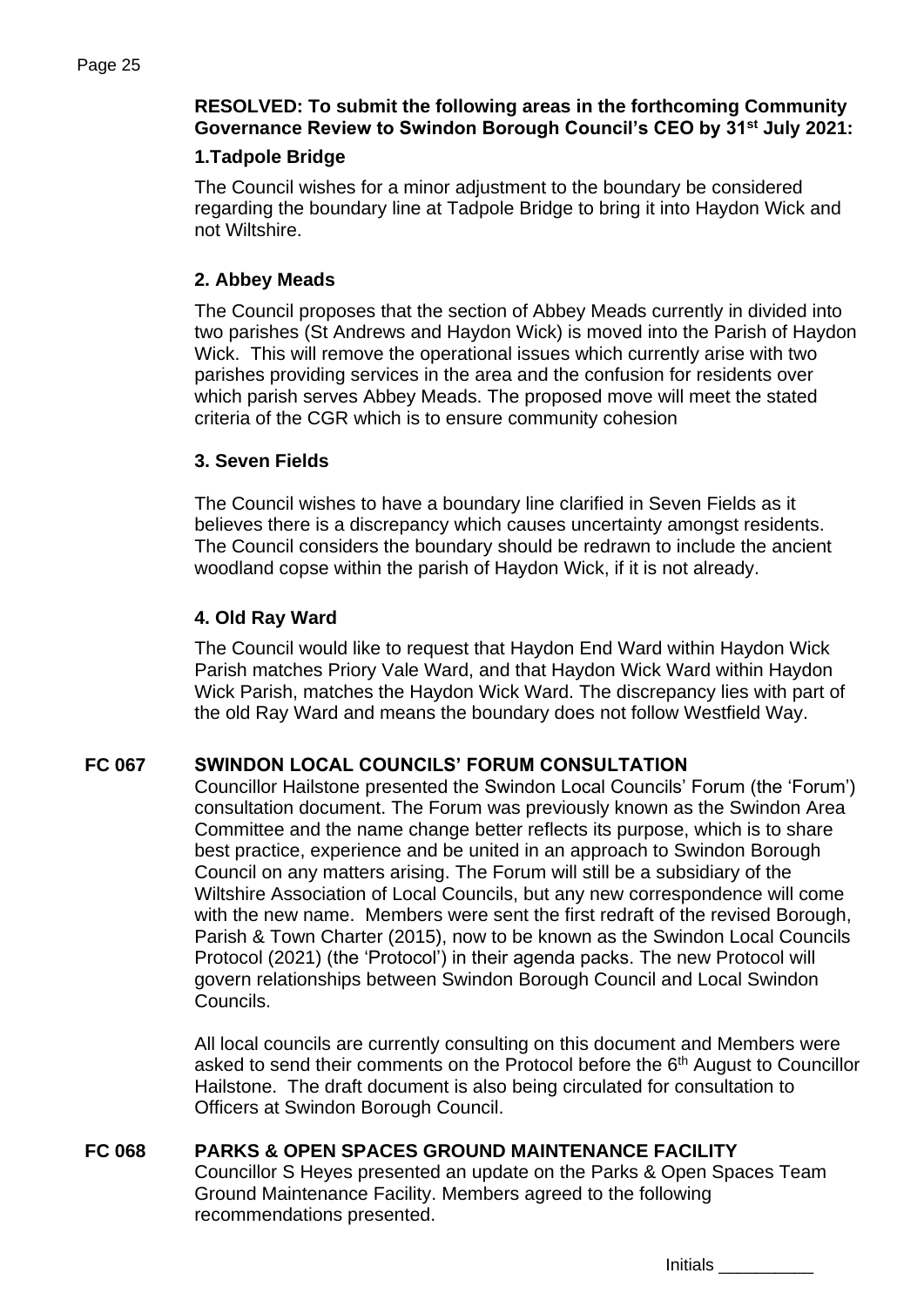**Vote: Agreed unanimously. RESOLVED:** 

**Proposed: Councillor J Jackson Seconded: Councillor R Hailstone**

- **1. To appoint a second architect to produce the building specification ahead of the tendering process at a cost of £2,500.00 + VAT**
- **2. To proceed straight to the full planning application rather than preplanning, at a cost of £693.00 + VAT**
- **3. To proceed with moving a shipping container from Goodearl site to Rose Walk site at a cost of £150.00 + VAT, once a shipping container becomes available.**
- **4. To investigate using City Fibre for telecoms services to the facility.**

# **FC 069 DEMOCRATIC SERVICES & GOVERNANCE TEAM OFFICE MOVE**

The Chief Officer presented a report to give delegated authority to proceed with moving the Democratic Services & Governance Team to the upstairs meeting room in view of new staff members joining in September and the current office being at full capacity. Members asked several questions and suggested air conditioning quotations were sought for the entire building, and not just limited to the upstairs meeting room.

**Proposed: Councillor L Rhys-Jones Seconded: Councillor S Callen Voted: Agreed with two (2) abstentions.**

**RESOLVED: To give the Chief Officer delegated authority to proceed with moving the Democratic Services & Governance Team to the upstairs meeting room. To reconfigure the existing downstairs office to allow for storage and a breakout space. To allocate a budget of £15,000 to be funded from General Reserves (approx. £435,000 available). To receive quotations to install air conditioning in the entire building and not just upstairs.** 

## **FC 070 ITEMS FOR THE NEXT AGENDA**

Members to send items to be presented to the Chief Officer before the next meeting on 24<sup>th</sup> August 2021.

*2138 Resolved to extend the meeting by another 15 minutes. Councillor S Callen left the meeting at 2139.*

**FC 071 EXCLUSION** To resolve in accordance with Standing Order 3 (d) that 'in view of the confidential nature of the business about to be transacted and in the public interest, that the press and public be temporarily excluded, and they be instructed to withdraw'. Reason: Commercially Sensitive.

# **FC 072 PARKS & OPEN SPACES COMMITTEE RECOMMENDATIONS**

### **FC 072A LUNA CLOSE & GAYNOR CLOSE PLAY AREAS REFURBISHMENT TENDER AWARDS**

Members discussed the Officers' report and agreed the awards as detailed below.

**Proposed: Councillor R Hailstone Seconded: Councillor S Heyes Vote: Agreed unanimously. RESOLVED:** 

**1. Using budget allocated to award the contract for Luna Close Play Area refurbishment to Playdale at a cost of £28,591.40 plus VAT (4316/302).**